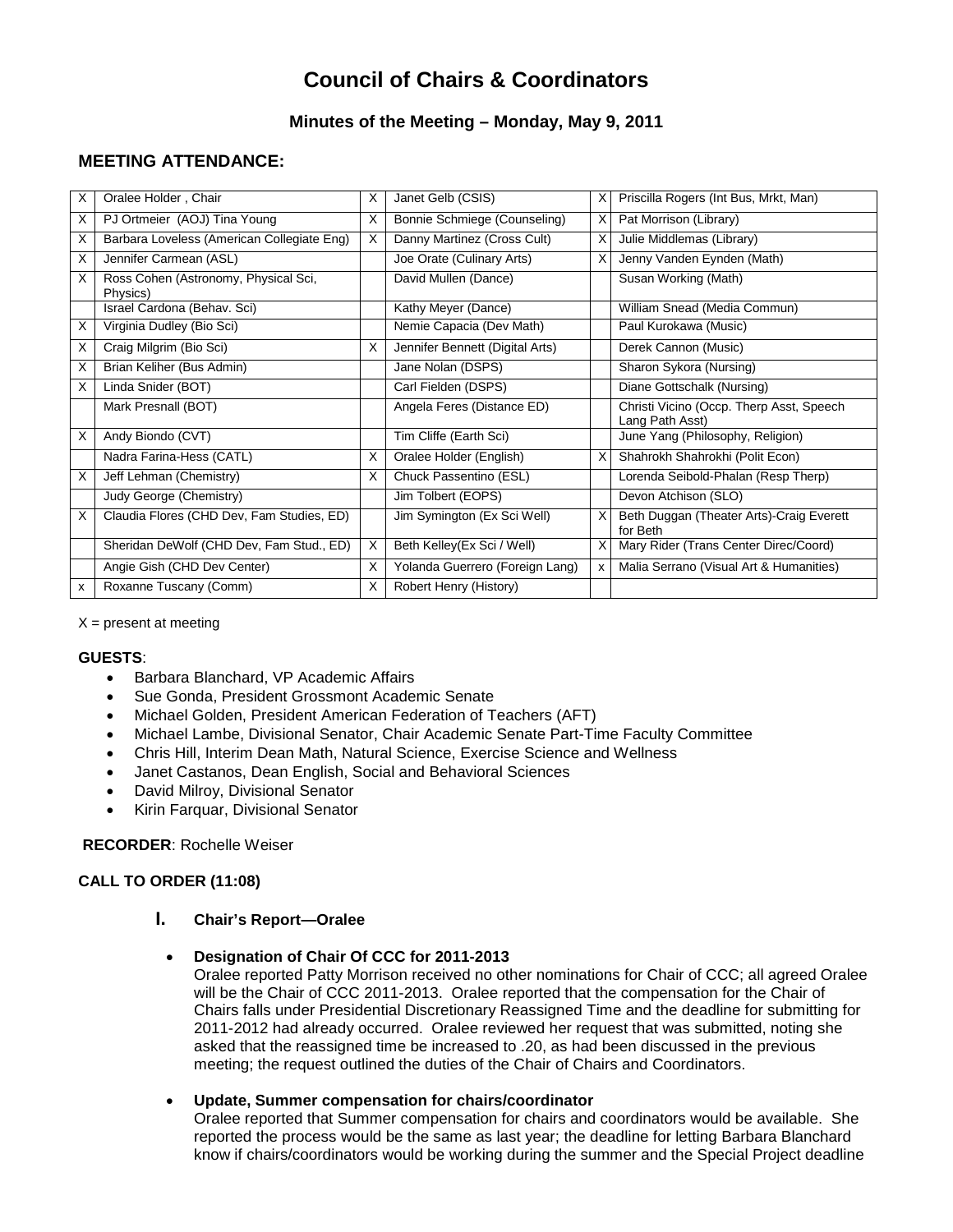is May 13, 2011. Barb noted she would like the Timesheets filed out for the month in which the work is done, in order for accounting to apply to the correct month for budget purposes. Barb and Oralee agreed an e-mail could be sent with all the documents needed by the chairs/coordinators.

#### • **Templates for warning letter preceding a faculty-initiated 2-day suspension**

Oralee reviewed the possible template for a "Warning Letter" prior to a faculty initiated 2-day suspension; she noted John Colson, VP Student Services, and Agustin Albarran, Associate Dean Student Affairs, added input to the document. Oralee reported the task force (Oralee, Beth Kelley, Sue Gonda, Priscilla Rogers and Philip Blanco) had discussed the "Protocol Leading to Student Discipline for Classroom Misconduct" that is available on forms depot; questions arose as to the origination of the document and its use by faculty. Oralee noted that it would be discussed at the Uber Chairs and Coordinators meeting the following day. The task force is also looking at all the various ways in which student discipline is handled and whether or not it would be helpful to have all the documents, protocols, suggestions appear in one area as templates faculty could access; i.e. on the forms depot. It was reiterated that this is purely for suggestion; faculty to faculty help with classroom discipline.

## • **Uber-Chairs Meeting**

Oralee reported the Uber-Chairs meeting would be Tuesday May 10, 2011, at the AFT offices. Some discussion occurred regarding the date of the meeting; it was thought it was scheduled earlier than last year due to finals week and the Memorial Day Holiday. Oralee noted that some would like it later in the Spring semester.

## **II. Summary of College Leadership Retreat-Chris Hill**

Chris reported the College Leadership Retreat had taken place April 29, 2011. She reported that 70 people from various areas on campus (faculty, staff, and administration) were invited to attend. She noted the goal of the retreat was to review the planning process at GC and set goals that would guide the process for 2012-2013 planning. Chris then reviewed the documents/data available on the GC website, under "College Planning", which helped determine the three goals; Respond to evolving community needs; promote exceptional learning environments to promote student success; Enhance workforce preparedness. Chris then reviewed the annual planning process for departments. Chris asked the chairs when would they prefer to do the review; at the end of spring or the beginning of fall. All agreed they would like to have the data available at the end of spring to review, but have the reviews due in the fall. It was noted that Planning and Resources Council looks at the review component to determine ongoing funding and that the reports are available for anyone to look at.

## **III. Fall Flex week Session on Cheating-Oralee**

Oralee reported the Professional Development Committee is asking for volunteers from CCC for the panel presentation on cheating to be held during Fall Flex week. Oralee noted they are looking for anyone who has had experience with cheating, strategies for handling it, etc… Anyone interested please contact Oralee, Clif Quinn, Martin Larter or Mark Goodman. Oralee noted that this might also be useful as a CCC Orientation.

## **IV. Part-Time Senator's Resolution regarding full-time faculty overload-Michael Lambe, Barbara Blanchard, Sue Gonda**

Oralee began by noting that the Resolution had gone through several iterations and drafts to be presented today. She noted the resolution was being presented to CCC for discussion as the chairs and coordinators are involved in making the decisions regarding overload. It was clarified that the Chairs would not vote on the resolution (it would be presented at the Senate meeting on 5/16/11 for voting) but rather it was being presented to raise awareness and initiate discussion; what the current practices are, how are chairs dealing with the situation, etc…it was determined that would be a lengthy discussion that would need to wait until the fall; it was decided to let Michael Lambe, Chair of the Part-Time Faculty Committee, present the resolution. Michael reviewed the resolution and stressed that the ASPTFC is asking for the collegial support of Part-Time faculty in the current budget situation; to recognize Part Time faculty fill a need in the college and now need the support of all faculty. The resolution is asking full time faculty to consider Part-Time faculty when assigning overload; to show both the district and the state that part-time faculty are an integral part of the community college and need to be preserved. Many agreed that it is important to acknowledge the importance of part-time faculty. In closing Michael noted that in